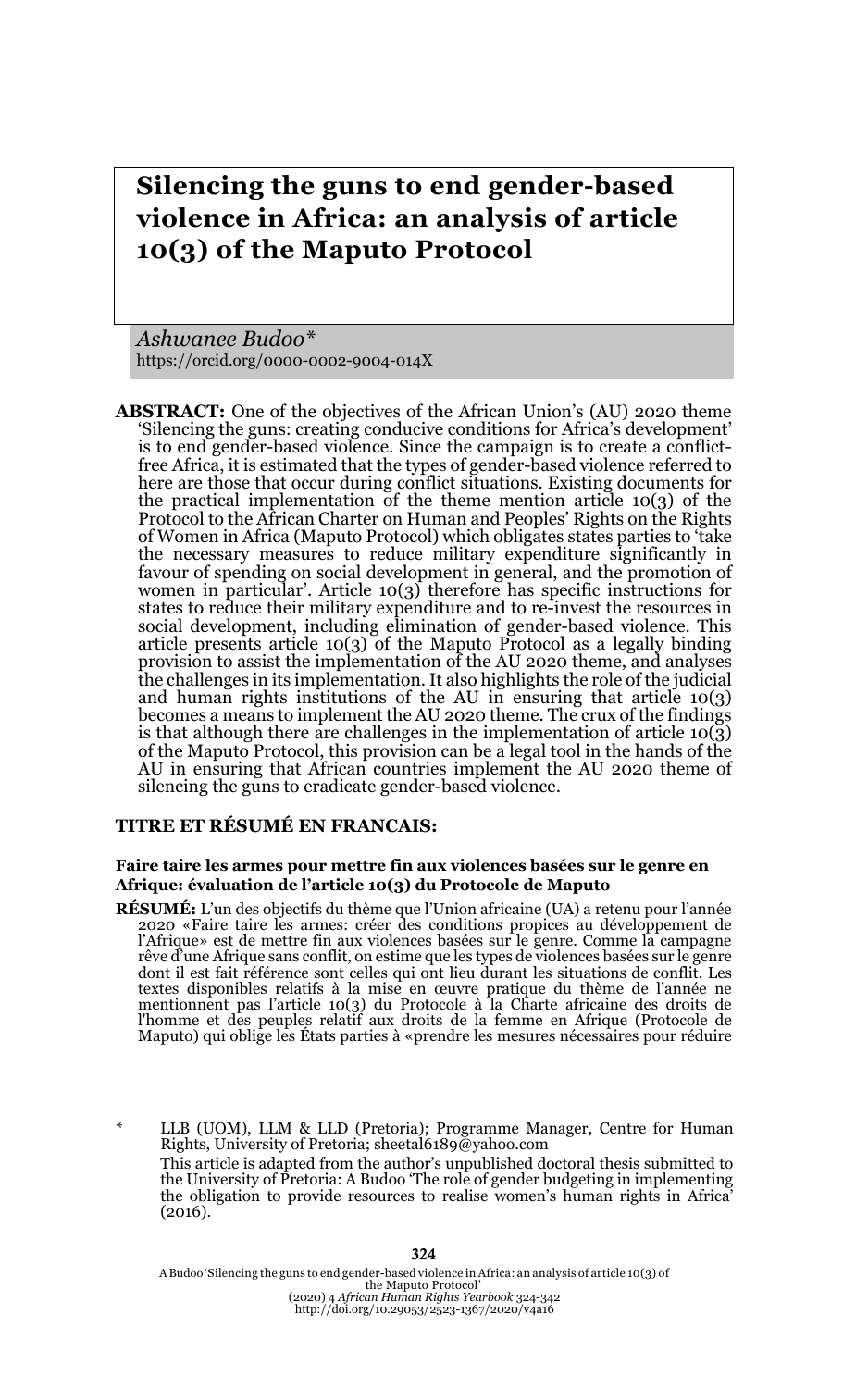#### 325 *Budoo/Analysis of article 10(3) of the Maputo Protocol*

de manière significative les dépenses militaires en faveur de dépenses pour le développement social en général, et la promotion des femmes en particulier». L'article 10(3) contient donc des directives spécifiques pour que les États réduisent leurs dépenses militaires et réinvestissent les ressources dans le développement social, y compris l'élimination de violences basées sur le genre. La présente contribution présente l'article 10(3) du Protocole de Maputo comme une disposition juridiquement contraignante pour renforcer la mise en œuvre du thème que l'UA a retenu pour l'année 2020, et analyse les défis de sa mise en œuvre. Il met en relief le rôle que les institutions judiciaires et des droits de l'homme de l'UA peuvent jouer pour concrétiser le pouvoir normatif de l'article 10(3) dans la mise en œuvre du thème de l'année. Cette contribution note que, bien que la mise en œuvre de l'article 10(3) du Protocole de Maputo est parsemée d'embuches, la disposition constitue un levier juridique à la disposition de l'UA pour s'assurer que les pays africains mettent en œuvre le thème qu'elle a retenu pour l'année 2020, à savoir faire taire les armes pour mettre fin aux violences basées sur le genre.

**KEY WORDS:** gender-based violence, Maputo Protocol, military expenditure, conflict, national security, African Commission on Human and Peoples' Rights, African Court on Human and Peoples' Rights

#### **CONTENT:**

| $\mathbf{1}$             |                                                                     |  |
|--------------------------|---------------------------------------------------------------------|--|
| $\overline{2}$           |                                                                     |  |
| 3                        | The Maputo Protocol and elimination of gender-based violence during |  |
|                          |                                                                     |  |
| $\overline{\mathcal{A}}$ |                                                                     |  |
|                          | 4.1                                                                 |  |
|                          | 4.2                                                                 |  |
|                          | 4.3                                                                 |  |
|                          |                                                                     |  |
|                          |                                                                     |  |
|                          |                                                                     |  |

## **1 BACKGROUND**

In 2019, 83 countries from sub-Saharan Africa were in a conflict situation with 14 having disputes, 9 facing non-violent crises, 45 being subject to violent crises, 10 having limited wars and 5 being in war.<sup>1</sup> Such conflicts are the results of 'crime, jihadism, insurgency and communal violence' that are fuelled by several factors such as '[p]olitical exclusion, institutional and governance weakness, poverty, and a lack of access to resources, job opportunities and land'.

Given the high incidence of conflict in the continent, it is of no surprise that the African Union's (AU) 2020 theme is 'Silencing the guns: Creating conducive conditions for Africa's development'. The AU 2020 theme includes ending gender-based violence as one of its objectives.3 Since the campaign is to create a conflict-free Africa,4 it is estimated that the types of gender-based violence referred to are those

2 The International Institute for Strategic Studies 'Armed Conflict Survey 2019: Sub-Saharan Africa' available at https://www.iiss.org/publications/armedconflict-survey/2019/armed-conflict-survey-2019/subsaharan-africa 18 August 2020).

<sup>1</sup> Website of Statista available at https://www.statista.com/statistics/262938/ conflicts-in-sub-saharan-africa-by-intensity/ (accessed 18 August 2020).

<sup>3</sup> Website of the AU available at https://au.int/en/flagships/silencing-guns-2020 (accessed 1 April 2020).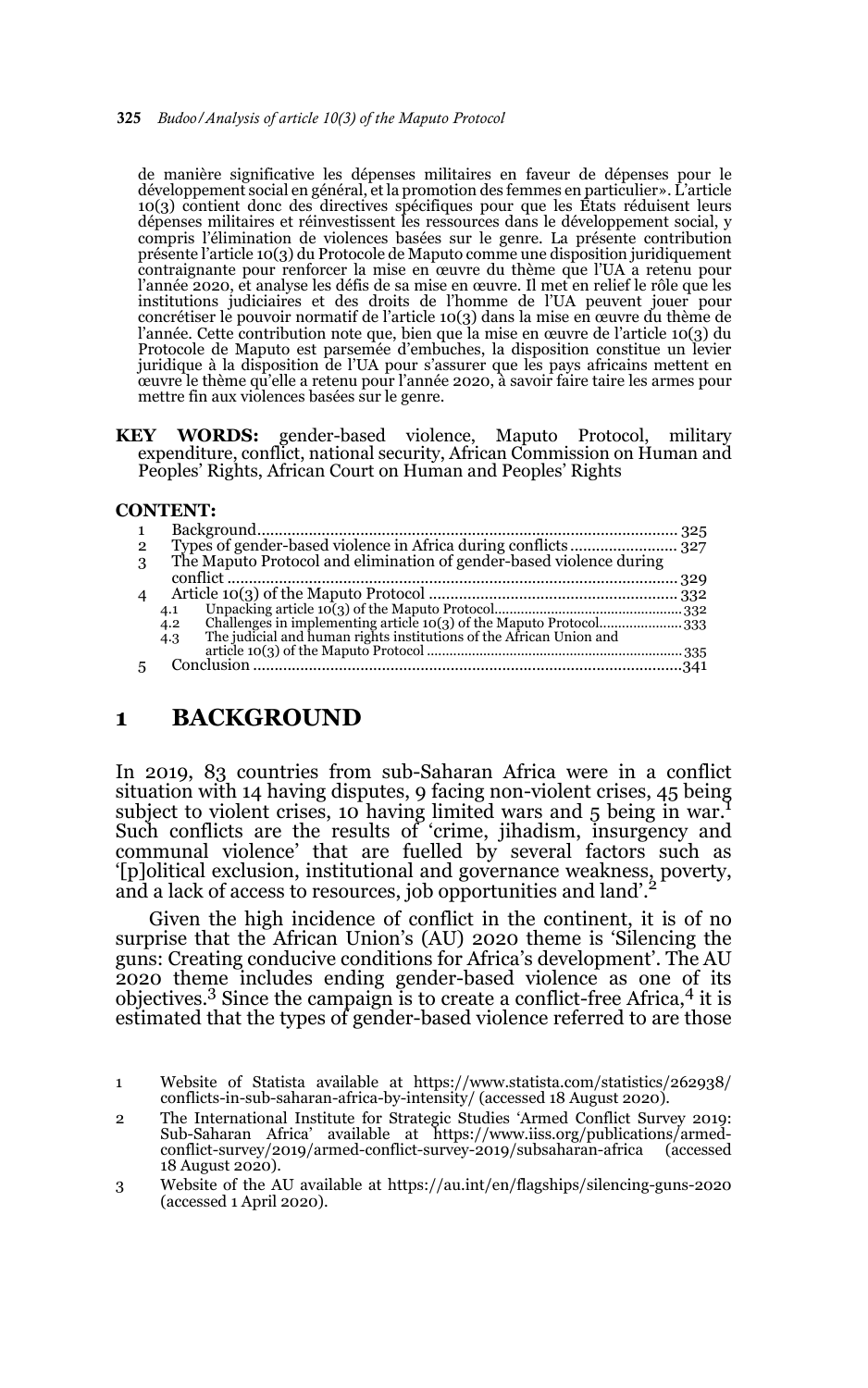that occur during conflict situations. This is emphasised by the Platform of United Nations (UN) and regional independent expert mechanisms on the elimination of discrimination and violence against women (Platform on EDVAW) which met in Addis Ababa in February 2020 and adopted a Joint statement on the 'Elimination of discrimination and violence against women and girls, including its root causes, must be integrated in all efforts to silence the guns before, during and after conflict' (EDVAW Statement).5 The EDVAW Statement makes reference to the UN Security Council Resolution 1325 on women, peace and security<sup>6</sup> and requires states to adopt a holistic approach to violence against women during conflict and consider it as a discrimination against women, the root causes of which have to be addressed during and after conflict.

The AU has adopted several documents<sup>7</sup> for the implementation of the AU 2020 theme but none of them mentions article 10(3) of the Protocol to the African Charter on Human and Peoples' Rights on the Rights of Women in Africa (Maputo Protocol) despite the African Peace and Security Architecture Roadmap making gender a cross-cutting issue and referring to gender-sensitive budgeting.<sup>8</sup> Similarly, no AU document adopted prior to the AU 2020 theme mentions article 10(3) of the Maputo Protocol even if they focus on women and peace, and generally mention the Maputo Protocol.<sup>9</sup> Article 10(3) of the Maputo Protocol obligates state parties to 'take the necessary measures to

- 4 50th Anniversary Solemn Declaration by the Heads of State and Government of the African Union (26 May 2013).
- 5 Platform on EDVAW 'Elimination of discrimination and violence against women and girls, including its root causes, must be integrated in all efforts to silence the guns before, during and after conflict' adopted on 4 February 2020, available at https://reliefweb.int/sites/reliefweb.int/files/resources/Statement\_conflict\_pre vention\_EDVAW\_platform.pdf (accessed 18 August 2020).
- 6 UN Security Council 'Resolution 1325 (2000)' adopted on 31 October 2000 S/RES/1325 (2000).
- 7 For instance: Windhoek Declaration at the 6th Annual Retreat of Special Envoys and Mediators on the Promotion of Peace and Security in Africa (22 October 2015); Newsletter 'Silencing the Guns by 2020: Practical Steps to Disarmament Demobilization Reintegration Interventions' (3 March 2017); Report on the proceedings of the Fifth African Union High-Level Retreat on the Promotion of Peace, Security and Stability in Africa 'Silencing the guns, owning the future: Realising a conflict-free Africa' held from 21 to 23 October 2014 in Arusha, Tanzania; African Peace and Security Architecture Roadmap 2016-2020; Report of the Peace and Security Council on its Activities and the State of Peace and Security in Africa, for the Period February 2019 - February 2020; Fifth Report of the Peace and Security Council of the African Union on the implementation of the AU Master Roadmap of Practical Steps to Silence the Guns in Africa by the year 2020, for the period (February 2019 – February 2020); Summit Orientation Concept Note on the AU Theme of the Year 2020 – Silencing the Guns: creating conducive conditions for Africa's Development (2020); Decision on the second report of the Peace and Security Council of the African Union on the implementation of the African Union Master Roadmap of Practical Steps to silencing the guns in Africa (Niamey, Niger, 4-5 July 2019); and AU Master Road Map of Practical Steps to Silencing the Guns in Africa (2016).
- 8 African Peace and Security Architecture Roadmap 2016-2020 64.
- 9 For example, AU Commission 'Implementation of the women, peace and security agenda in Africa' (2016); AU Agenda 2063; and AU Peace and Security Council 'Continental results framework on Women, Peace, Security in Africa' (2018).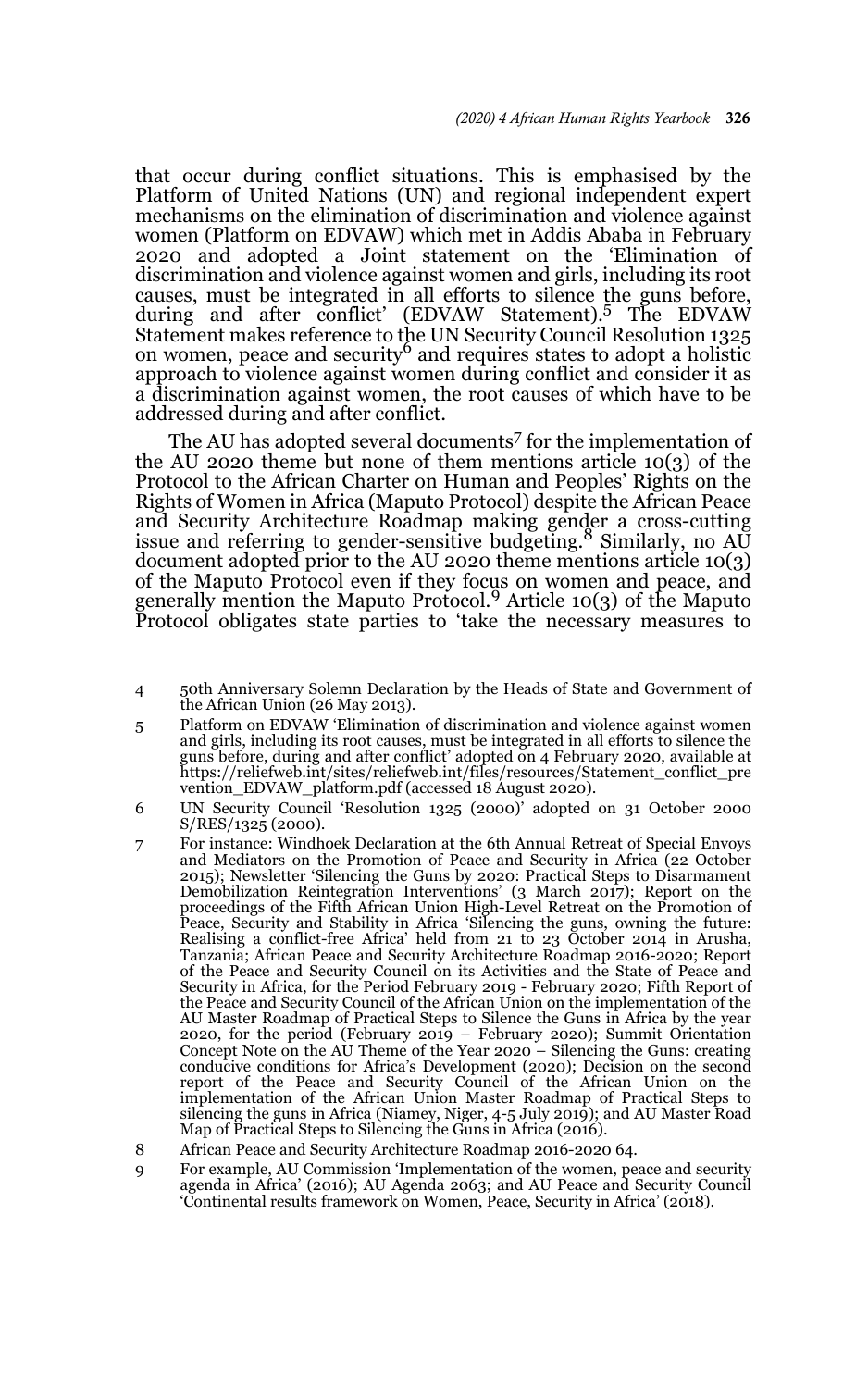reduce military expenditure significantly in favour of spending on social development in general, and the promotion of women in particular'. Article 10(3) of the Maputo Protocol is unique in the sense that it directly imposes an obligation on states concerning their budgetary policies.

Article 10(3) of the Maputo Protocol, read together with its other articles,10 can legally equip the AU to require African states that have ratified the document<sup>11</sup> to reduce their military expenditure, thereby silencing the guns, in favour of social development and the promotion of women. Using desktop research to review primary sources such as the Maputo Protocol and other legal documents, and secondary sources in the form of academic publications and reports, I analyse the role of the Maputo Protocol, particularly its article 10(3) in realising the AU 2020 theme's objective of silencing the guns to end gender-based violence.

To this end, I first lay the background to the study, which is the current section. Second, I elaborate on the types of gender-based violence that women endure during conflicts in Africa. Third, I study the provisions of the Maputo Protocol to assess the extent to which it requires states to eliminate gender-based violence during conflict situations. Fourth, I unpack article 10(3) of the Maputo Protocol with the view of demonstrating that it extends beyond budgetary allocation for the elimination of gender-based violence. While so doing, I analyse the role of the judicial and human rights institutions of the AU in ensuring the implementation of article 10(3). Fifth, I provide a conclusion.

## **2 TYPES OF GENDER-BASED VIOLENCE IN AFRICA DURING CONFLICTS**

The term used in the AU 2020 theme is 'gender-based violence', similar to Agenda 2063 which aspires an Africa free from gender-based<br>violence, amongst others.<sup>12</sup> The 2020 AU theme was derived from Agenda 2063 which envisaged silencing the guns by 2020 'through enhanced dialogue-centred conflict prevention and resolution, to make peace a reality for all people'.13 The first 10-year implementation plan of Agenda 2063 links silencing the guns with ending gender-based

<sup>10</sup> Arts 4(2)(i) and 26(2) of the Maputo Protocol.

<sup>11 42</sup> out of 55 African countries have ratified the Maputo Protocol as at 20 August 2020: African Union 'List of countries which have signed, ratified/acceded to the Protocol to the African Charter on Human and Peoples' Rights on the Rights of Women in Africa' 16 October 2019 available at https://au.int/sites/default/files/ treaties/37077-sl-PROTOCOL%20TO%20THE%20AFRICAN%20CHARTER%20 ON%20HUMAN%20AND%20PEOPLE%27S%20RIGHTS%20ON%20THE%20 RIGHTS%20OF%20WOMEN%20IN%20AFRICA.pdf (accessed 18 August 2020).

<sup>12</sup> Para 37 and 51 of Agenda 2063 of the AU.

<sup>13</sup> Para 72(j) of Agenda 2063 of the AU.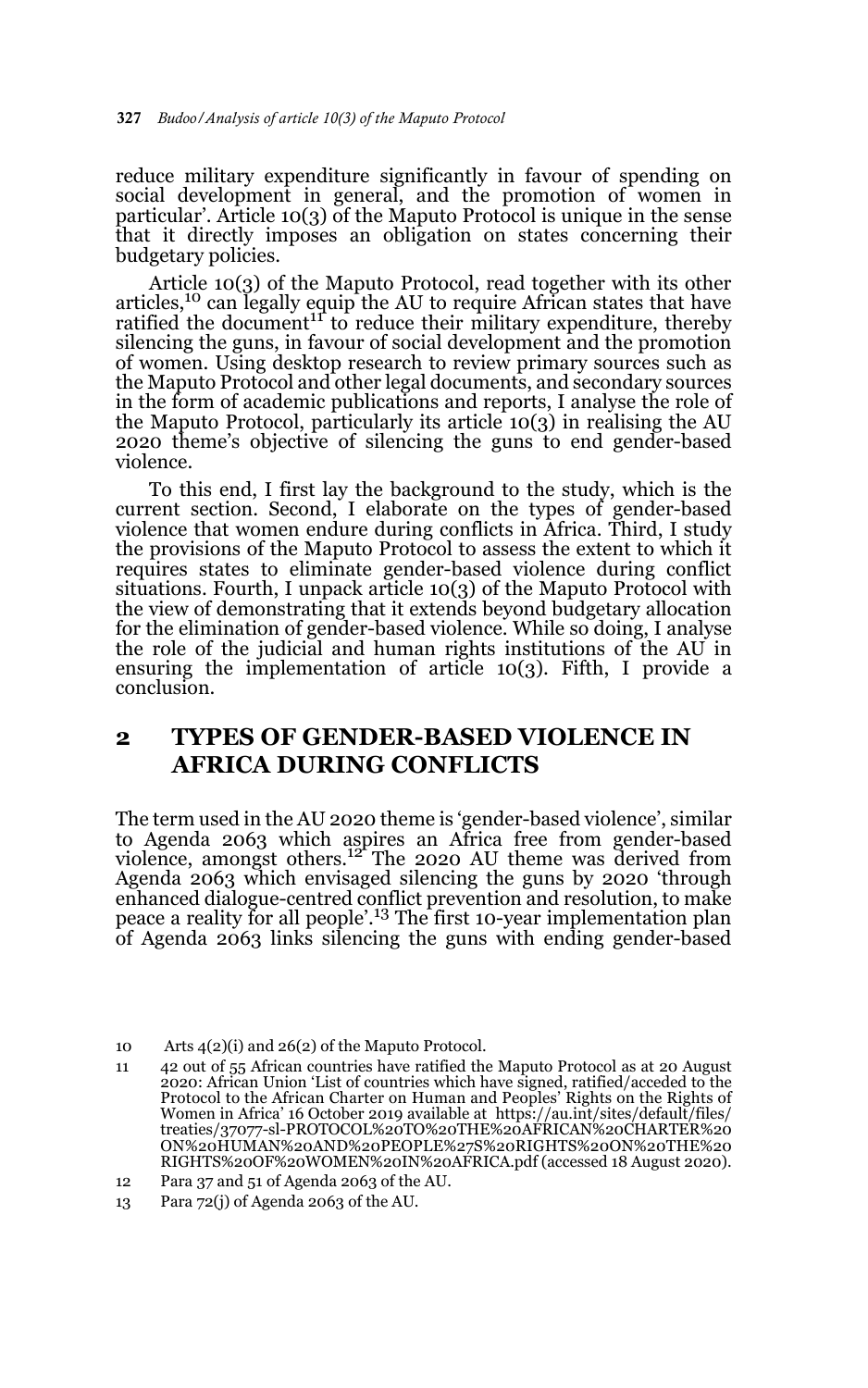violence, $^{14}$  thus explaining the inclusion of the latter as one of the objectives of the AU 2020 theme.

However, the use of the term gender-based violence in these documents can be problematic since it encompasses both violence against men and women and does not take into account the entrenched vulnerabilities of women during conflicts. The UN Committee on the Elimination of All forms of Discrimination Against Women raised a similar concern relating to the use of the term gender-based violence when it emphasised the use of the term 'gender-based violence against women' as a more 'precise' phrase.<sup>15</sup>

To avoid such confusion at the regional level, the Maputo Protocol uses the term 'violence against women' and it is unclear why, despite the presence of a legal framework using a clearer term, Agenda 2063 and the AU 2020 theme uses the term gender-based violence. For the purposes of this article, I assume that gender-based violence under Agenda 2063 and the AU 2020 theme refers to gender-based violence against women or violence against women and use the terms interchangeably.

The Maputo Protocol defines violence against women as

all acts perpetrated against women which cause or could cause them physical, sexual, psychological, and economic harm, including the threat to take such acts; or to undertake the imposition of arbitrary restrictions on or deprivation of fundamental freedoms in private or public life in peace time and during situations of armed conflicts or of war.<sup>16</sup>

This definition is very broad and encompasses violence against women during situations of armed conflicts or of war.

Nevertheless, women throughout Africa are subjected to violence due to armed conflicts. Such violence occur when:17 women's lives are at risk due to conflicts; clashing forces use violence against women such as abduction and trafficking as a strategy to attack the enemy; women displaced due to conflict are subjected to physical or sexual violence; and girls are forced to be married because of conflict driven poverty or as rewards for combatants.

One of the common forms of violence that women face during armed conflicts is sexual violence, which has been recognised as a crime against humanity.<sup>18</sup> It includes 'rape, sexual slavery, forced prostitution, forced pregnancy, forced abortion, enforced sterilization, forced marriage and any other form of sexual violence of comparable gravity'.19 Such sexual violence are used as weapons of armed conflicts,

16 Art 1(j) of the Maputo Protocol.

<sup>14</sup> AU Commission 'Agenda 2063: First ten year implementation plan' (2015) 5.

<sup>15</sup> CEDAW Committee 'General Recommendation No 35 on gender-based violence against women, updating General Recommendation No 19' adopted on 26 July 2017 CEDAW/C/GC/35 para 9.

<sup>17</sup> UN 'Report of the Secretary-General on conflict-related sexual violence' (2018) S/2018/250.

<sup>18</sup> Art 7 of the Rome Statute of the International Criminal Court, adopted in 1998 and entered into force in 2002.

<sup>19</sup> UN (n 17) 3.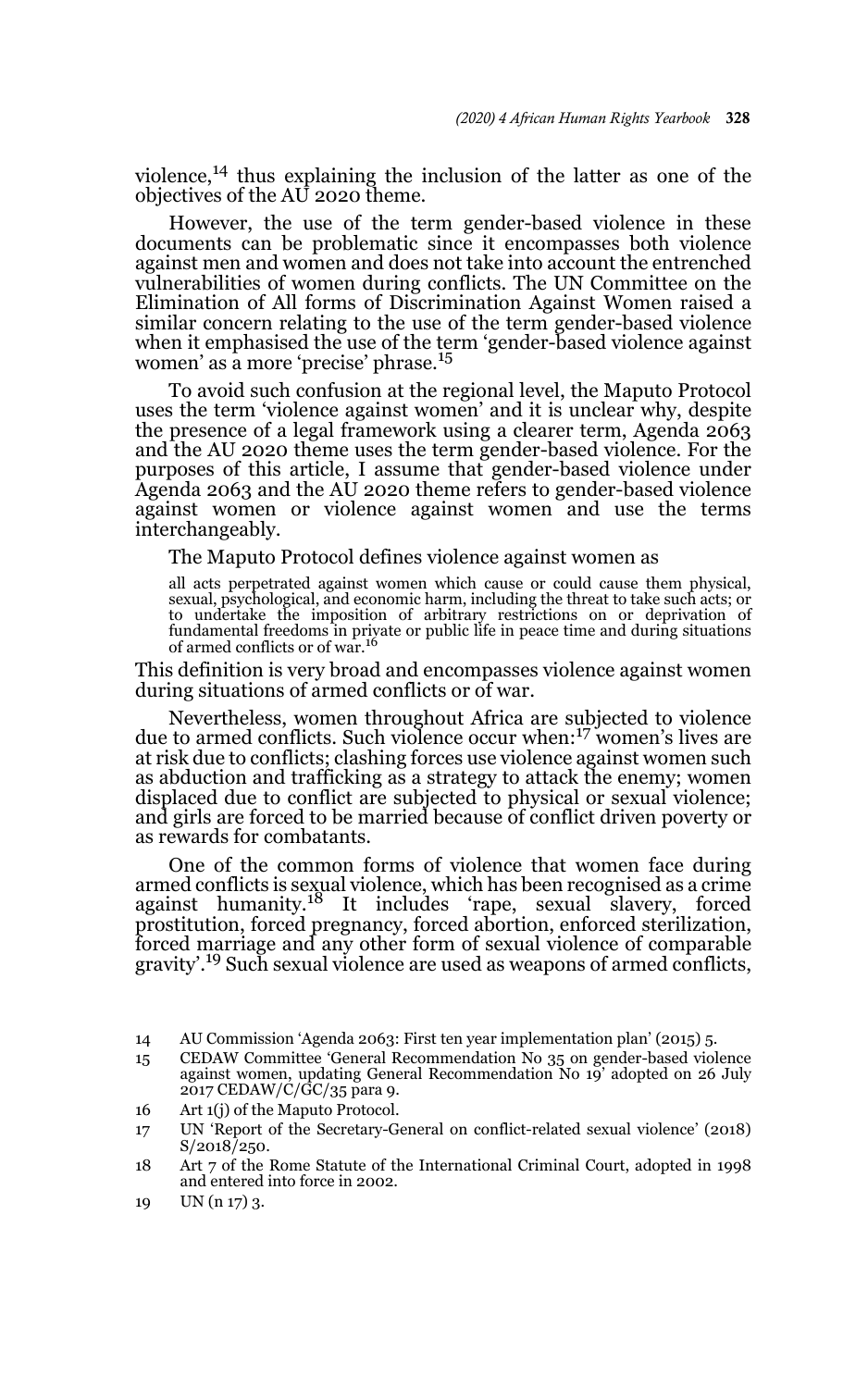where it expresses itself brutally.<sup>20</sup> For instance, in the Democratic Republic of Congo, in 2019 there were 1409 conflict-related rapes reported<sup>21</sup> while a study in 2011 revealed that about 1.7 to 1.8 women reported having been raped in their lifetime in the country.<sup>22</sup> South Sudan has been considered as having one of the highest rates of physical/sexual violence against women during conflict in the world, with 65% of women reporting having subjected to the same during their lifetime. $^{23}$ 

## **3 THE MAPUTO PROTOCOL AND ELIMINATION OF GENDER-BASED VIOLENCE DURING CONFLICT**

The Maputo Protocol contains several provisions that protect women, that is 'persons of female gender, including girls', $24$  from violence during conflicts. To begin with, article 2 of the Maputo Protocol requires states to 'combat all forms of discrimination against women through appropriate legislative, institutional and other measures'.25 While so doing, states have to 'modify social and cultural patterns' with the objective of eliminating discriminatory acts against women by virtue of their sex. In the context of violence against women during conflict, states therefore have to embark on initiatives to ensure that women are not subjected to violence as a result of discrimination. This was also reflected in the EDVAW Statement that considers violence against women during conflict as a manifestation of discrimination against women.26

The Maputo Protocol protects the inherent right to dignity of every woman and imposes an obligation on states to adopt measures to ensure that women are not exploited or degraded.<sup>27</sup> Such measures must ensure 'the protection of women from all forms of violence, particularly sexual and verbal violence'.28 This article has relevance for violence against women during conflicts since a proper application of

- 20 IA Daudu & LS Shulika 'Armed conflict in Africa: examining sexual violence as an instrument of war' (2019) 8 *Journal of African Union Studies* 1 at 51-52.
- 21 UN Office of the Special Representative of the Secretary-General on Sexual Violence in Conflict available at https://www.un.org/sexualviolenceinconflict/ countries/democratic-republic-of-the-congo/#:~:text=In%202019%2C%20the% 20United%20Nations,to%20non%2DState%20armed%20groups. (accessed 18 August 2020).
- 22 A Peterman, T Palermo & C Bredenkamp 'Estimates and determinants of sexual violence against women in the Democratic Republic of Congo' (2011) 101 *American Journal of Public Health* 6.
- 23 What Works to Prevent Violence Against Women and Girls in Conflict and Humanitarian Crises and Others 'No safe place: A lifetime of violence for conflictaffected women and girls in South Sudan' (2017) 12.
- 24 Art 1(k) of the Maputo Protocol.
- 25 Art 2(1) of the Maputo Protocol.
- 26 EDVAW Statement (n 5).
- 27 Art 3 of the Maputo Protocol.
- 28 Art 3(4) of the Maputo Protocol.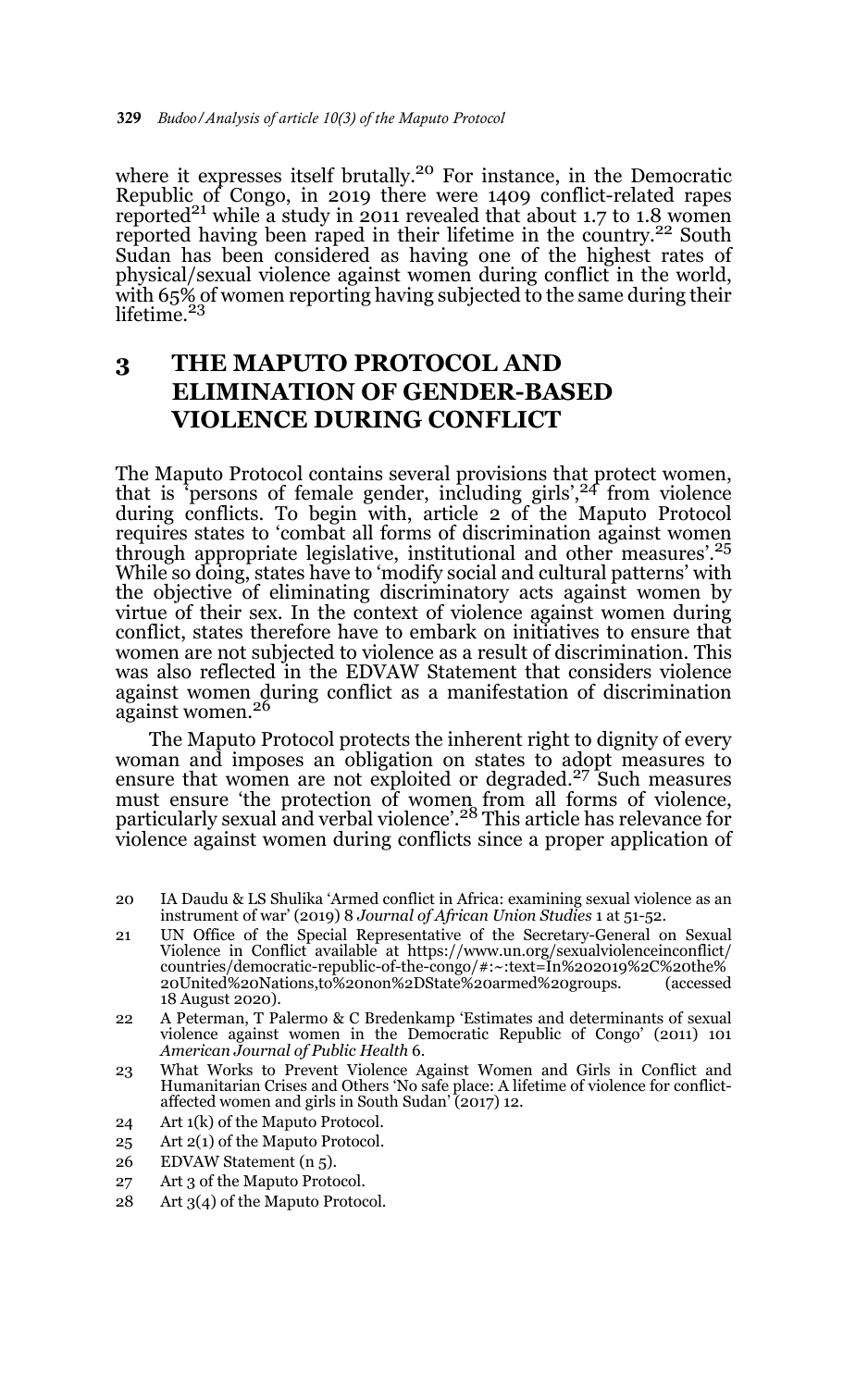its provisions will contribute to the elimination of violence against women.

One of the most important articles relating to elimination of violence against women during conflict is article 4 of the Maputo Protocol that provides for the rights to life, integrity and security of the person. Even though it does not specifically mention armed conflict, article 4 is applicable at all the times since the article does not mention that governments are exonerated from their obligations in cases of armed conflicts. Article 4(1) protects the rights to life and security of the African women and prohibits '[a]ll forms of exploitation, cruel, inhuman or degrading punishment and treatment'. States have to take several steps to ensure the protection of the rights mentioned in article  $4(1)$ <sup>29</sup> Many of these steps, if adopted, will ensure that women are protected from violence, or the elimination of violence, during conflicts. For instance, states have to not only enact and enforce laws to prohibit all forms of violence, including sexual violence against women but they have to ensure that perpetrators of violence against women are punished. Conflict-ridden countries therefore have to ensure that they implement their laws on violence against women by arresting and prosecuting those who use violence against women as a weapon of conflict.

In addition to the legal measures to criminalise violence against women, states have to adopt 'such other legislative, administrative, social and economic measures as may be necessary to ensure the prevention, punishment and eradication of all forms of violence against women'.30 States also have the obligation to '[i]dentify the causes and consequences of violence against women and take appropriate measures to prevent and eliminate such violence'.<sup>31</sup> These articles thus

- 29 Art 4(2) of the Maputo Protocol: a) Enact and enforce laws to prohibit all forms of violence against women including unwanted or forced sex whether the violence takes place in private or public; b) Adopt such other legislative, administrative, social and economic measures as may be necessary to ensure the prevention, punishment and eradication of all forms of violence against women; c) Identify the causes and consequences of violence against women and take appropriate measures to prevent and eliminate such violence; d) Actively promote peace education through curricula and social communication in order to eradicate elements in traditional and cultural beliefs, practices and stereotypes which legitimise and exacerbate the persistence and tolerance of violence against women; e) Punish the perpetrators of violence against women and implement programmes for the rehabilitation of women victims; f) Establish mechanisms and accessible services for effective information, rehabilitation and reparation for victims of violence against women; g) Prevent and condemn trafficking in women, prosecute the perpetrators of such trafficking and protect those women most at risk; h) Prohibit all medical or scientific experiments on women without their informed consent; i) Provide adequate budgetary and other resources for the implementation and monitoring of actions aimed at preventing and eradicating violence against women; j) Ensure that, in those countries where the death penalty still exists, not to carry out death sentences on pregnant or nursing women; k) Ensure that women and men enjoy equal rights in terms of access to refugee status determination procedures and that women refugees are accorded the full protection and benefits guaranteed under international refugee law, including their own identity and other documents.
- 30 Art 4(2)(b) of the Maputo Protocol.
- 31 Art 4(2)(c) of the Maputo Protocol.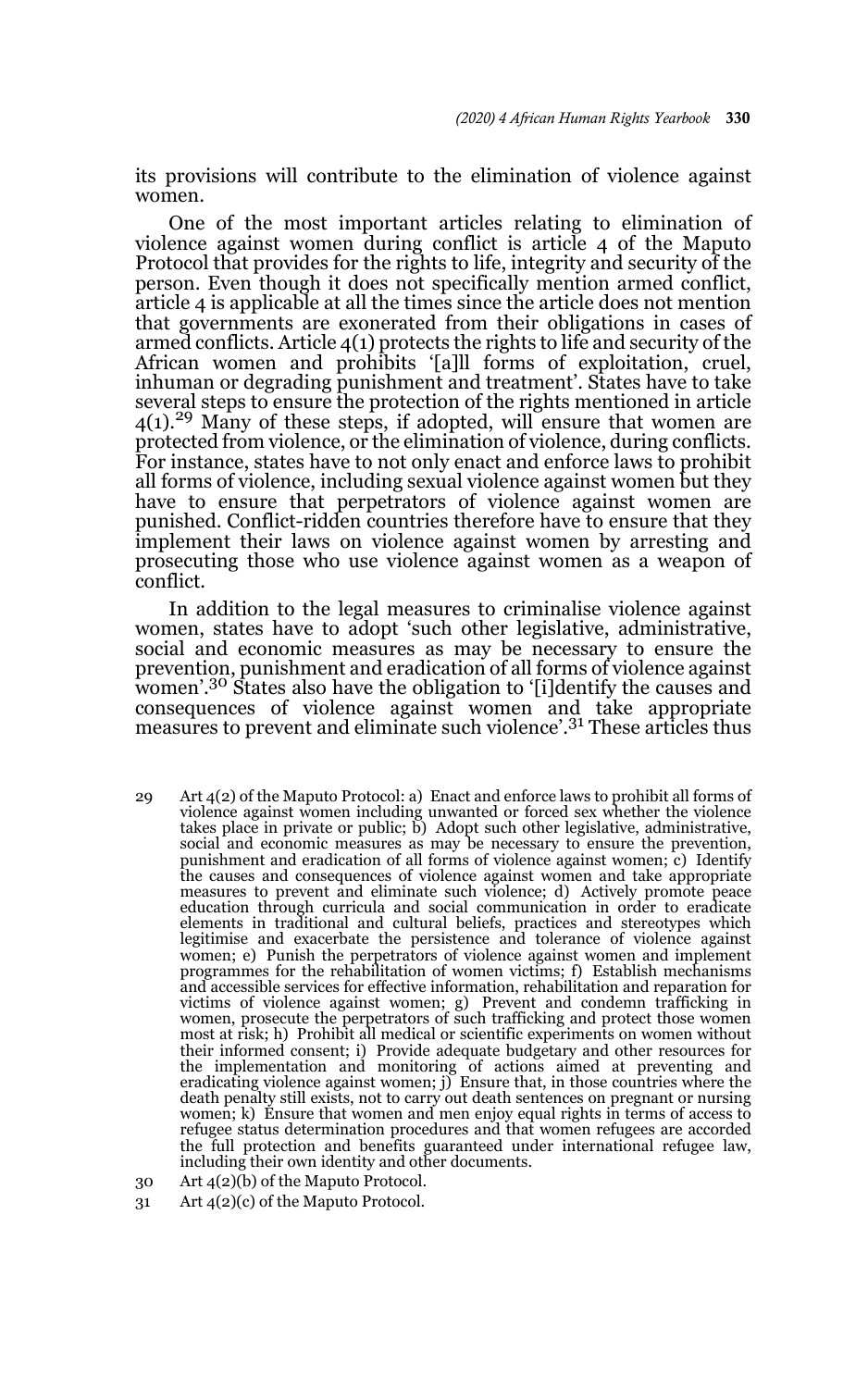encompass initiatives by governments to silence the guns to ensure a conflict free Africa since conflicts exacerbate violence against women.

Specific to a conflict-free Africa, article 10 of the Maputo Protocol protects the right to peace of women. It provides that '[w]omen have the right to a peaceful existence and the right to participate in the promotion and maintenance of peace'.32 Article 11 of the Maputo Protocol expressly provides for the protection of women in armed conflicts. It requires states to respect the rule of international humanitarian law applicable in armed conflicts, particularly those that are applicable to women.33 Article 11(3) of the Maputo Protocol provides that states undertake

to protect asylum seeking women, refugees, returnees and internally displaced persons against all forms of violence, rape and other forms of sexual exploitation, and to ensure that such acts are considered war crimes, genocide and/or crimes against humanity.

The question that arises is whether states have no obligation towards women who do not fall within the ambit of the above article. Dyani has argued that article 11(2) of the Maputo Protocol that requires states to 'protect all civilians, including women, irrespective of the population to which they belong' clarifies this confusion and includes the protection of all women, and not only those mentioned in article  $11(3)$ .<sup>34</sup>

States also have the obligation to ensure that elderly women<sup>35</sup> and women with disabilities<sup>36</sup> are protected from violence, including during armed conflicts.

The Maputo Protocol contains several provisions that firstly require states to eliminate violence against women during conflict and secondly, impose an obligation on them to end such conflicts since they expose women to violence. Therefore, if implemented, these articles will ensure that the objective of the AU 2020's theme to eliminate violence against women is attained. However, despite these articles, as demonstrated in the background to the study, many African countries are in conflict situation, where women are subjected to all forms of violence. This implies that there is a gap in the implementation of these articles and several factors might influence such implementation. For the purposes of this study, I present the budgetary allocation provisions of the Maputo Protocol, especially article 10(3) of the Maputo Protocol as one of the measures that states must strictly adopt to ensure that the objective of eradicating violence against women by silencing the guns is achieved.

- 32 Art 10(1) of the Maputo Protocol.
- 33 Art 11(1) of the Maputo Protocol.

- 35 Art 22 of the Maputo Protocol.
- 36 Art 23 of the Maputo Protocol.

<sup>34</sup> N Dyani 'Protocol on the Rights of Women in Africa: protection of women from sexual violence during armed conflict' (2006) 6 *African Human Rights Law Journal* 166 at 181.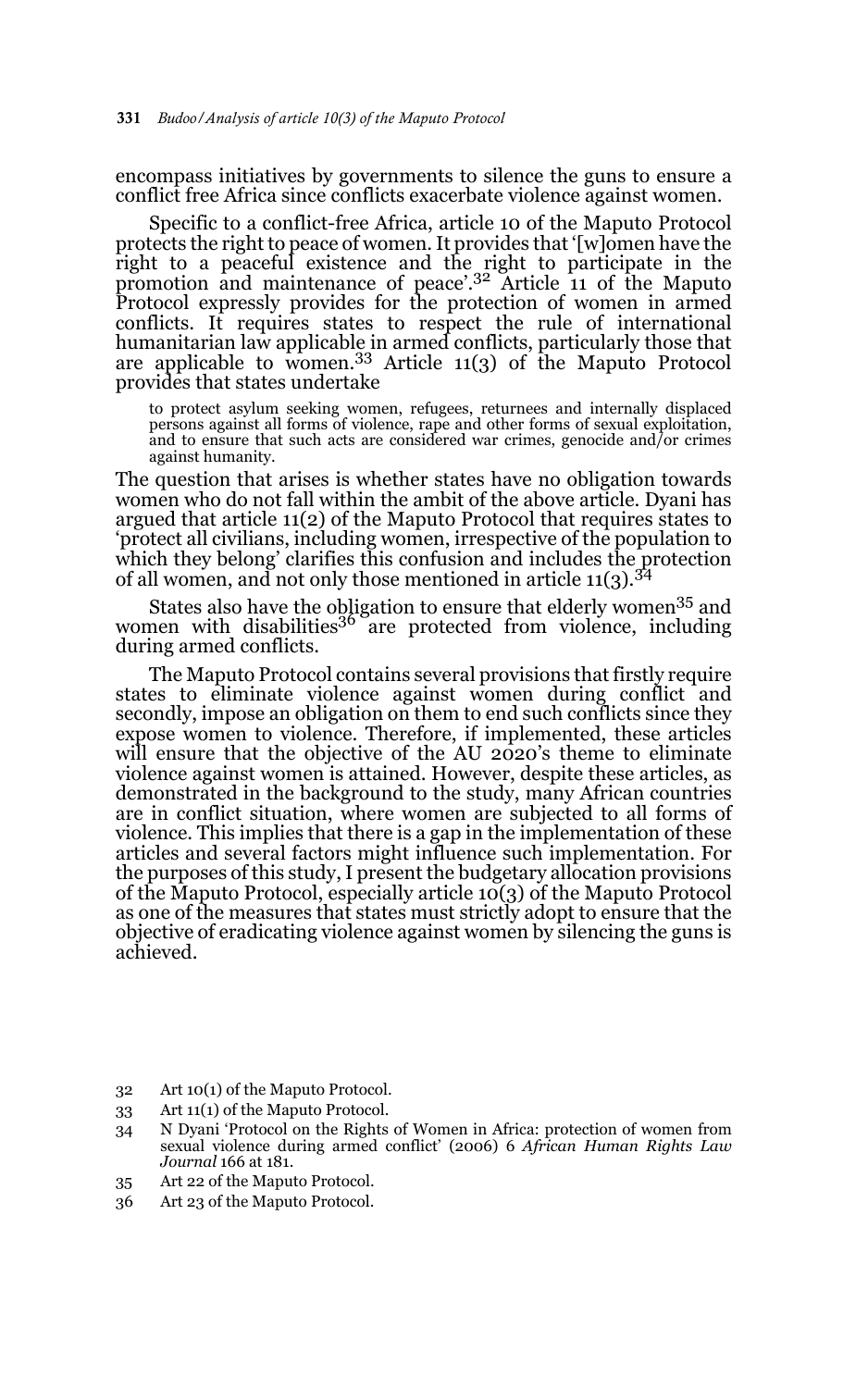## **4 ARTICLE 10(3) OF THE MAPUTO PROTOCOL**

### **4.1 Unpacking article 10(3) of the Maputo Protocol**

Article 10(3) of the Maputo Protocol imposes an obligation on states to 'take the necessary measures to reduce military expenditure significantly in favour of spending on social development in general, and the promotion of women in particular'. It is unique since it prioritises one budgetary item over another.37 It puts a hierarchy in terms of expenditure and requires states to consider expenditure on social development and the promotion of women over military expenditure.38 Article 10(3) has been considered as a radical provision that departs from the usual human rights norms.39 Rightly so because no other binding human rights instrument directs states to reduce expenditure on one budgetary item for the purposes of allocating it to human rights items. Yeshanew has advanced that article 10(3) is a 'policy prescription' for states.<sup>40</sup>

Military expenditure is targeted in article 10(3) because they account for a substantial proportion of the gross domestic product (GDP) and national budget.41 In 2017, African countries' military expenditure in terms of its GDP were among the highest in the world, with North Africa being second worldwide with a military expenditure of 3.6 per cent per GDP, followed by sub-Saharan Africa with 1.7 per cent of its GDP.42 Hence, there is a need for African governments to reduce their military expenditure and to reallocate it to other budgetary items.

Article 10(3) mentions social development and the promotion of women. Expenditure for the promotion of women is clear within the Maputo Protocol. However, the inclusion of social development generally might take away the focus from women since social development encompasses different components. Despite the fact that the Copenhagen Declaration of 1995 concentrates on social development, it does not define the term.

In 2008, the AU adopted the Social Policy Framework for Africa<sup>43</sup> that elaborated on 19 key thematic social issues that need attention in

- 38 G Giacca *Economic, social and cultural rights in armed conflict* (2014) 50.
- 39 As above.

<sup>37</sup> A Budoo 'Gender budgeting as a means to implement the Maputo Protocol's obligations to provide budgetary resources to realise women's rights in Africa' (2016) 9 *African Journal of Legal Studies* 199-219 at 206.

<sup>40</sup> SA Yeshanew *The justiciability of economic, social and cultural rights in the African regional human rights system* (2013) 291.

<sup>41</sup> N Tian and others 'Military expenditure and transparency in sub-Saharan Africa' (2018) Stockholm International Peace Research Institute Policy Paper 4.

<sup>42</sup> As above.

<sup>43</sup> First Session of the African Union Conference of Ministers in charge of Social Development 'Social Policy Framework for Africa' (27-21 October 2008) CAMSD/  $EXP/4(I)$ .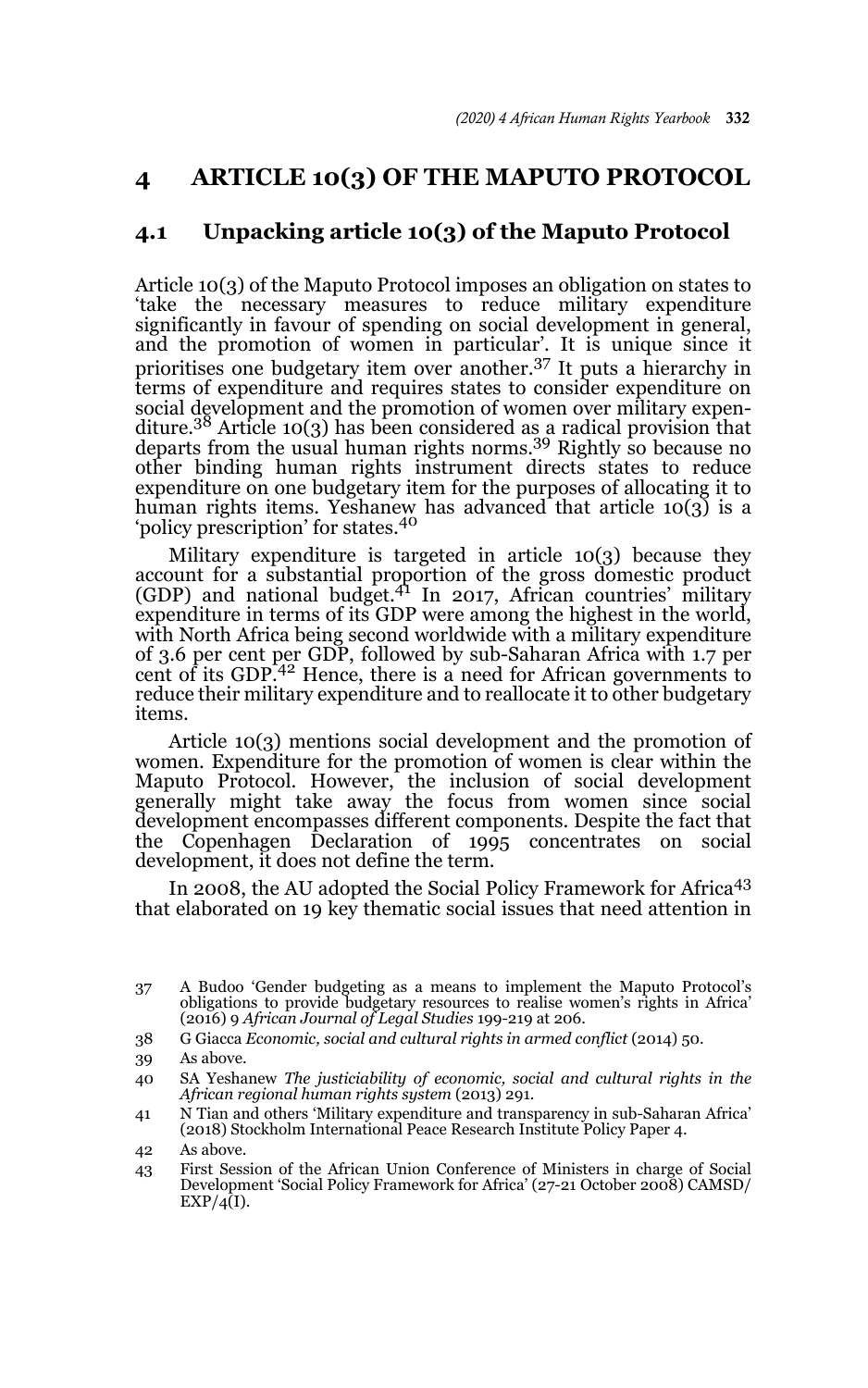the context of social development. One of them is gender equality and women's empowerment that raises concern about the high level of violence against women on the continent.44 One of the recommended actions takes into consideration 'women affected by armed conflict and other forms of violence and discrimination'.45 The Social Policy Framework thus includes eliminating the vulnerabilities that women face, including violence during conflicts. Therefore, by mentioning social development, article 10(3) extends to ending violence against women during armed conflict, and to further end conflict since they expose women to vulnerabilities.

Another aspect of article  $10(3)$  is that it requires states to take 'necessary measures' to reduce military expenditure. The term can have a two-fold interpretation. First, states must ensure that they reduce their military expenditure through the budgeting process. Second, states are mandated to take other necessary steps to ensure that their military expenditure is reduced. One such step is engaging in strategies to end conflicts within the country. Ending conflicts within the country will automatically lead to a reduced expenditure on military since states will no longer have to engage in combats. Therefore, the obligation of the state does not only end with a reduction of military expenditure in the budget but extends to other necessary measures that states can take that will ensure a conflict free state, thereby freeing resources to be allocated to social development and the promotion of women.

A state usually should be free in deciding about how to allocate its resources and this allocation of resources is considered as 'authoritative'.46 However, article 10(3) has specific instructions for states to take necessary steps to reduce their military expenditure and to re-invest the resources in social development, including elimination of gender-based violence. Article 10(3) and the other budgetary provisions of the Maputo Protocol are relevant to the AU 2020 theme because they firstly impose an obligation on states to reduce military expenditure, including engaging in strategies to end conflict, and secondly, they require states to ensure the elimination of gender-based violence through the adoption of several steps. Nevertheless, as indicated, article 10(3) is nowhere mentioned in the strategies to implement the AU 2020 theme.

### **4.2 Challenges in implementing article 10(3) of the Maputo Protocol**

### **4.2.1 Military expenditure and national security**

The implementation of article 10(3) of the Maputo Protocol can be problematic since military expenditure matters concern the security of

45 Para 2.2.13(g) of the Social Policy Framework for Africa.

<sup>44</sup> Para 2.2.13 of the Social Policy Framework for Africa.

<sup>46</sup> S Pollack 'The politics of taxation' in RT Meyers (ed) *Handbook of government budgeting* (1999) 332.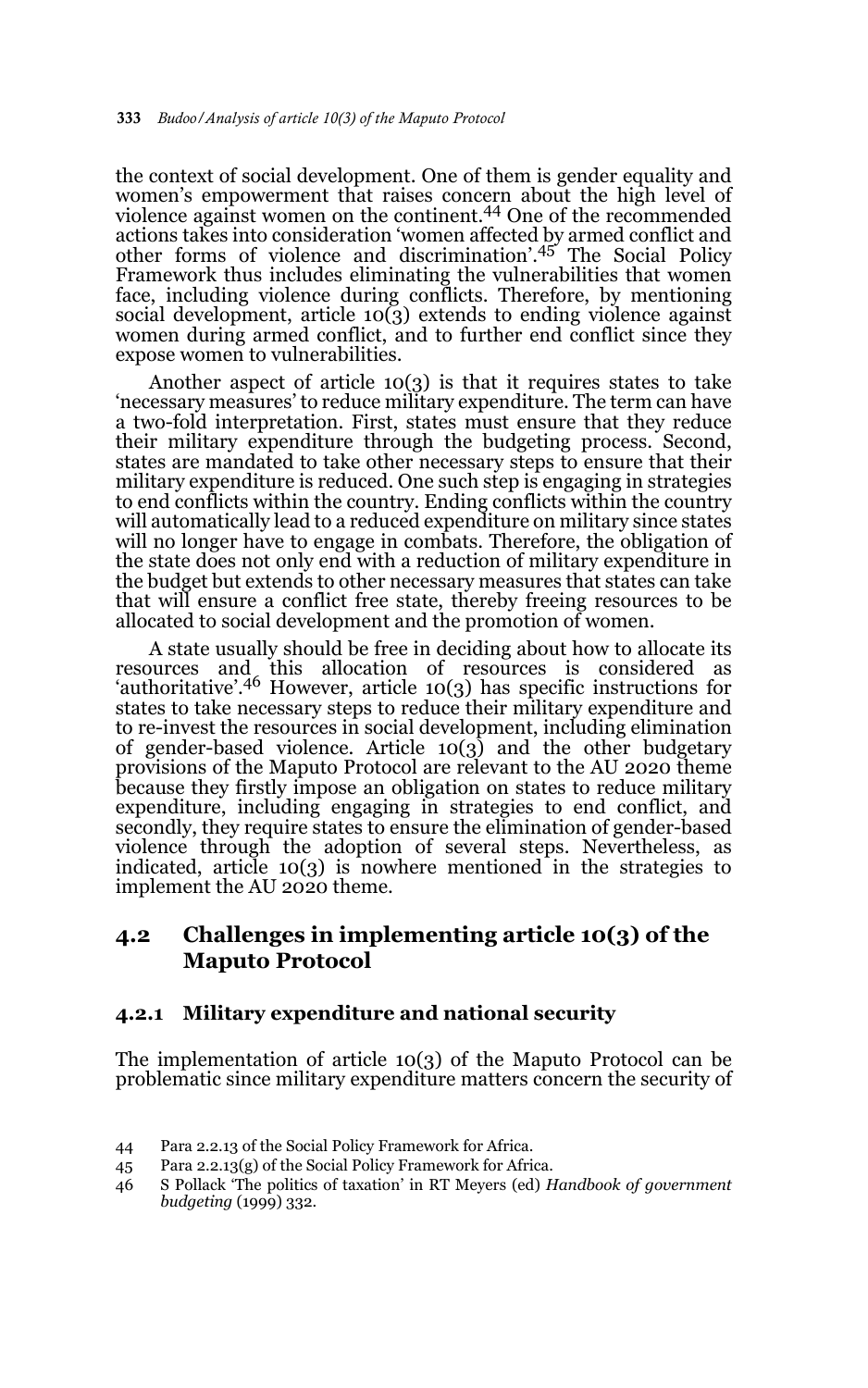states and a reduction of that expenditure jeopardises same. Although not being the only composition of national security, military expenditure is a central element of national security.47 Interchangeably used with the term defence, national security is the 'safeguarding of a<br>people, territory, and way of life'.<sup>48</sup> The issue is whether states risk the safety and the right to peace of its 'people, territory, and way of life' by reducing their military expenditure. States can easily justify the nonapplication of article 10(3) of the Maputo Protocol by stating that it was more important to protect the national security.

Hence, despite the ratification of the Maputo Protocol, many African countries have not been able to take the 'necessary measures' to redirect their military expenditure into social development and the promotion of women's rights. This gives rise to the question as to whether African countries understood the implications of all the provisions of the Maputo Protocol and whether they really understood what an implementation of article 10(3) of the Maputo Protocol would entail.

#### **4.2.2 Interpretation of the term 'necessary measures'**

Additionally, the interpretation of the term 'necessary measures' can be very subjective. While reviewing the budget of a country, the African Commission on Human and Peoples' Rights (African Commission) might not consider necessary the measures taken by the state and can find that the state has not respected the provisions of the Maputo Protocol while the state can argue that the steps it has taken are necessary for the interest of the state. Yeshanew has noted that this term can represent a challenge for a 'monitoring organ' which is trying to decide what would amount to 'necessary measures'.49 However, the African Commission is the body responsible for the interpretation of the Maputo Protocol and states must accept the interpretation of the African Commission as to whether states have taken the 'necessary measures' to give effect to the provisions of article 10(3) of the Maputo Protocol.

Thus, African countries which have ratified the Maputo Protocol are expected to take 'necessary measures to reduce military expenditure significantly in favour of social development and the promotion of women'. They are not expected to rely on escape routes such as the part concerning 'necessary measures' to justify nonimplementation of the provisions of the article as this will be nonrespect of the principle of *pacta sunt servanda* under article 26 of the Vienna Convention on the Law of Treaties 1969 (Vienna Convention).

Additionally, article 31 of the Vienna Convention provides that states should interpret treaties in 'good faith in accordance with the ordinary meaning to be given to the terms of the treaty in their context and in the light of its object and purpose'. The object and purpose of the

49 Yeshanew (n 40) 293.

<sup>47</sup> JJ Romm *Defining national security: the nonmilitary aspects* (1993) 1.

<sup>48</sup> AA Jordan and others *American national security* (2009) 1.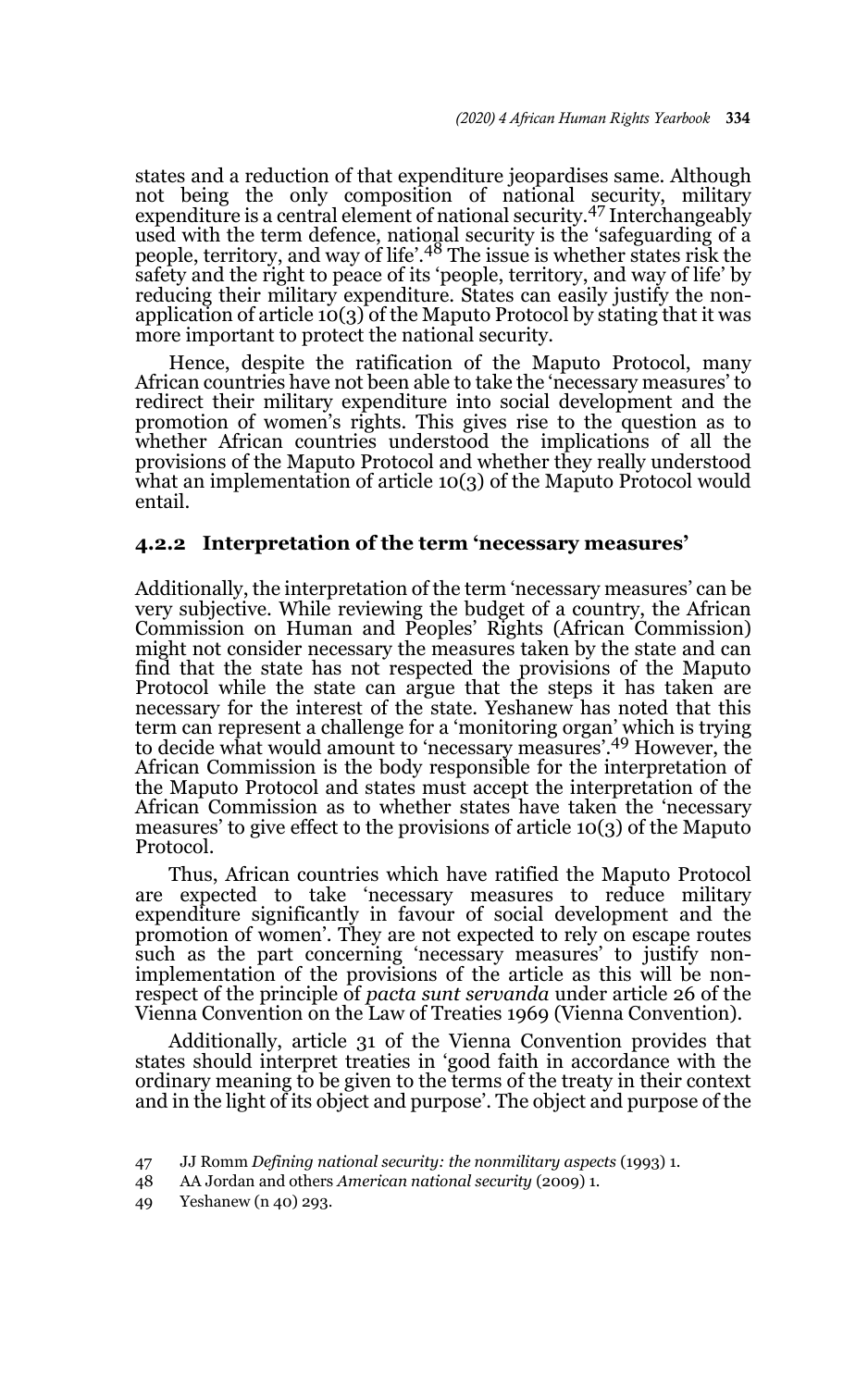Maputo Protocol is the protection of women's human rights. As such, an interpretation of 'necessary measures' under article 10(3) of the Maputo Protocol will be in favour of the realisation of women's human rights to the detriment of military expenditure, which includes silencing the guns.

### **4.2.3 Relationship between military expenditure and violence against women**

Article 10(3) of the Maputo Protocol relies on the assumption that a decrease in military expenditure budget will increase social development, and the promotion of the rights of women, including a reduction in violence against women. The first question which arises is why military expenditure has been identified as an element to be reduced in the national budget. As rightly put forward by Dumas:<sup>50</sup>

Whatever else can be said for it, military activity does not grow food, it does not produce clothing, it does not build housing, and it does not keep people amused. Nor does it create the kind of machinery, equipment, and facilities that can be used<br>to grow food, produce clothing, build housing, and the like. Military activity may<br>have other kinds of value, but it has no economic valu contribute to material well-being, to the material standard of living.

Military expenditure can be therefore considered as an additional cost burden which does not generate any revenue or development for the country.

The second question that arises is whether a reduction in military expenditure will indeed silence the guns and lead to a reduction in violence against women. Although there is no research on this link, existing research demonstrates that when a country is in a conflict situation, violence against women is increased, either by them being victims of the hostilities, or them taking part in hostilities.<sup>51</sup> Hence, article 10(3) of the Maputo Protocol assumes that the reduction in military expenditure will lead to silencing the guns, hence reducing violence against women.

### **4.3 The judicial and human rights institutions of the African Union and article 10(3) of the Maputo Protocol**

The judicial and human rights institutions of the AU comprise of the African Commission, the African Court on Human and Peoples' Rights (African Court) and the African Committee of Experts on the Rights and

51 See generally S Ngono & FPT Duri 'Problematizing victimhood and agency: Women and terrorism in 21st Century' in M Mawere & N Marongwe (eds) *Violence, politics and conflict management in Africa: envisioning transformation, peace and unity in the twenty-first century* (2016) 327-357.

<sup>50</sup> LJ Dumas 'The role of demilitarization in promoting democracy and prosperity in Africa' in J Brauer & JP Dunne (eds) *Arming the South: the economics of military expenditure, arms production and arms trade in developing countries* (2002) 16-17.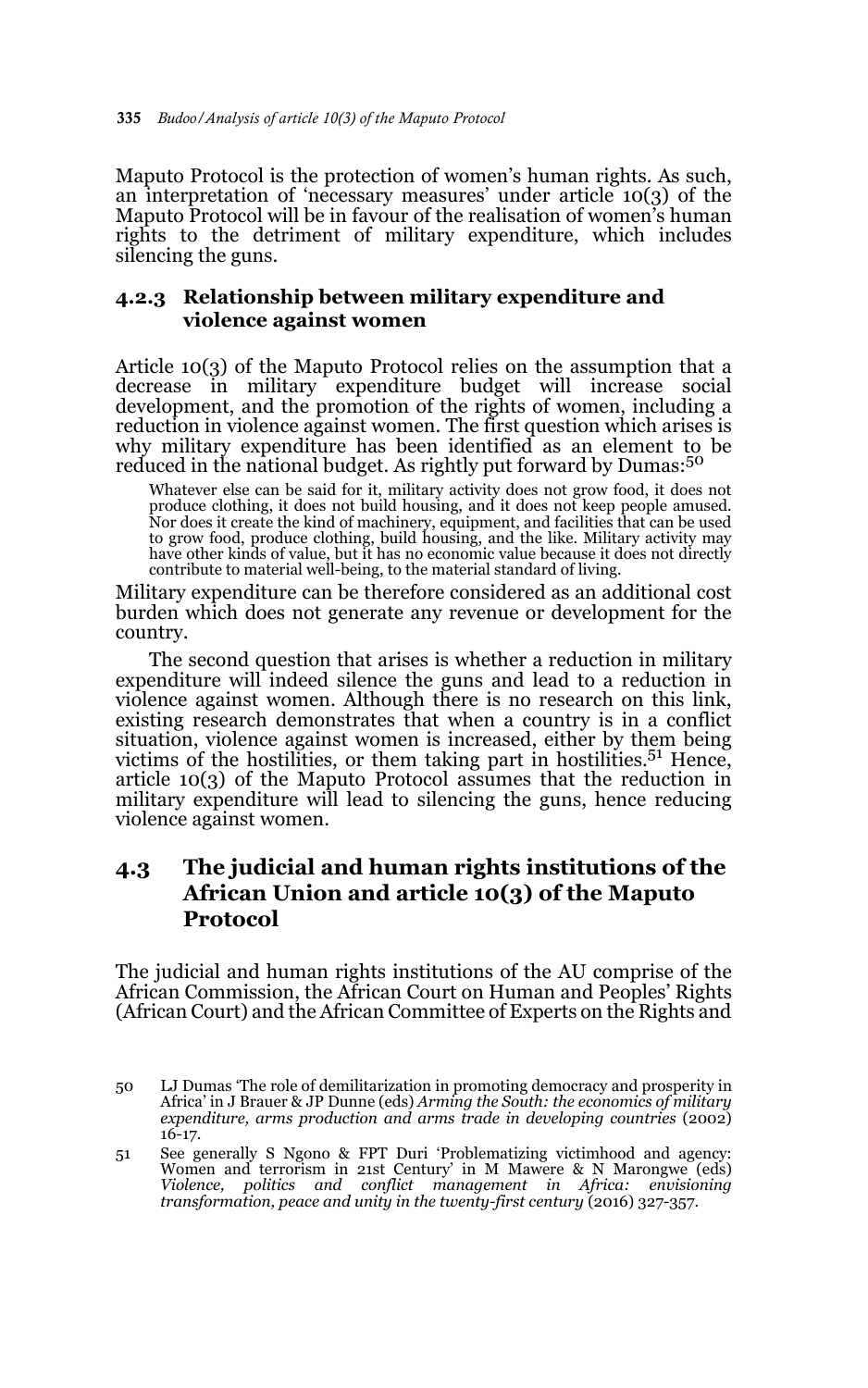Welfare of the Child (African Children's Committee).52 For the purposes of this article, focus is on the African Commission and the African Court. Since the Maputo Protocol did not create 'new mechanisms or procedures to improve implementation',53 the existing judicial and human rights institutions, namely the African Commission and the African Court have the responsibility to oversee the implementation of the rights therein.

The provisions of the Maputo Protocol fall within the scope of the African Commission because the former was adopted as a supplement to the African Charter in terms of article 66 of the African Charter.54 As such, the African Commission is mandated to ensure the protection of the rights provided by the Maputo Protocol, including the implementation of article 10(3).

The African Court has jurisdiction in cases and disputes to interpret and apply the African Charter, the African Court Protocol and 'any other [h]uman [r]ights instrument ratified by the states concerned'.<sup>55</sup> The Maputo Protocol falls within the jurisdiction of the African Court by virtue of article 3 of the African Court Protocol.

Both the African Commission and the African Court have to ensure that the rights in the Maputo Protocol are protected. The following sub-sections investigate whether the African Commission and the African Court have used their mandates to ensure the implementation of article 10(3) of the Maputo Protocol.

#### **4.3.1 Litigation**

The African Commission and the African Court are mandated to receive cases that relate to violations of the provisions of the African Charter<sup>56</sup> and, by extension, those of the Maputo Protocol as explained in the previous paragraphs. The African Court has, till now decided only one case on its merits under the Maputo Protocol57 and it had no aspect of military expenditure or budgetary allocation of resources. Contrary to the African Court, in the case of *Sudan Human Rights Organisation & Centre on Housing Rights and Evictions (COHRE) v Sudan*, 58 the African Commission recommended Sudan to provide sufficient resources to various provinces to address the long-term sources of conflicts. This decision of the African Commission demonstrates that

55 Art 3 of the African Court Protocol.

58 279/03-296/05 para 229(6).

<sup>52</sup> AU 'Judicial and human rights institutions' available at http://www.au.int/en/ organs/cj (accessed 20 August 2020).

<sup>53</sup> F Viljoen *International human rights law in Africa* (2012) 257.

<sup>54</sup> Art 66 of the African Charter 'Special protocols or agreements may, if necessary, supplement the provisions of the present Charter.'

<sup>56</sup> Arts 47 to 59 of the African Charter: In the event a state has violated the provisions of the African Charter, another state or individuals or organisations can submit a communication to the African Charter alleging such violations.

<sup>57</sup> *Association Pour le Progrès et la Défense des Droits des Femme Maliennes and the Institute for Human Rights and Development in Africa v Mali* African Court on Human and Peoples' Rights (11 May 2018).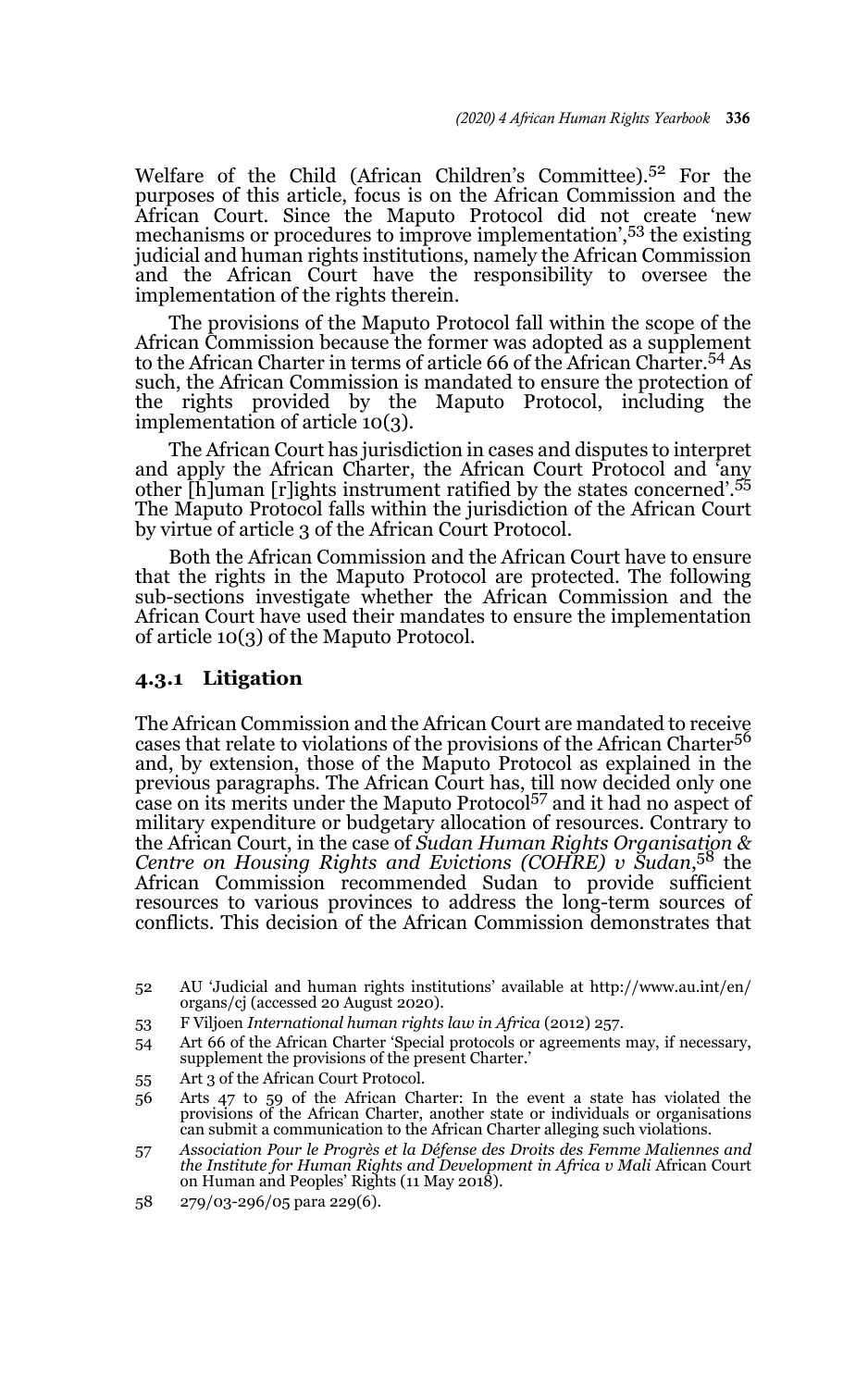conflicts have impacts on the realisation of human rights and states need to take necessary measures to address them. Hence, even if article 10(3) of the Maputo Protocol has not yet been the subject of litigation before the African Court and the African Commission, this case demonstrates the African Commission's position concerning the link between conflict and the realisation of human rights. The African Commission and the African Court are recommended give a boost to the realisation of the AU 2020 theme by mainstreaming elimination of conflict and eradication of violence against women while deciding cases against states that have ratified the Maputo Protocol. In cases of countries with high military expenditure, they can also recommend or order the state to reduce the same in favour of eradication of violence against women.

#### **4.3.2 Reporting on implementation**

Article 62 of the African Charter imposes an obligation on states to submit a report to the African Commission every two years on the 'legislative or other measures' adopted to realise the rights therein. Article 26 of the Maputo Protocol requires states to submit a report under article 62 of the African Charter. The state reporting procedure is a 'forum for constructive dialogue' where the African Commission can 'monitor implementation' of the African Charter and 'identify challenges' which arise in the implementation of the provisions of the African Charter.<sup>59</sup> The African Commission formulates concluding observations after considering the state reports<sup>60</sup> which are 'recommendations to guide improvements' of a state's performance.<sup>61</sup> The African Commission adopted guidelines on state reporting under the Maputo Protocol and requires states to elaborate on the administrative measures they have taken, including budgetary allocations, to implement specific provisions of the Maputo Protocol.

Although many concluding observations of the African Commission make reference to violence against women,<sup>62</sup> they do not specifically mention article 10(3) of the Maputo Protocol. Even when the African Commission makes reference to military expenditure, it does so at the exclusion of article 10(3). One such instance is the recommendation to Nigeria where reference was made to violence by military without referring to article  $10(3)$  of the Maputo Protocol.<sup>63</sup>

<sup>59</sup> Website of the African Commission 'State reporting' available at http://www. achpr.org/states/ (accessed 16 August 2020).

<sup>60</sup> Rule 82 of the Rules of Procedure of the African Commission 2020.

<sup>61</sup> Viljoen (n 53) 365.

<sup>62</sup> African Commission 'Concluding observations on the 3rd periodic report of Cameroon' adopted during its 15th extra-ordinary session  $(7-14$  March 2014); 'Concluding observations and recommendations on the 5th and 6th periodic report of the Federal Republic Democratic of Ethiopia' adopted during its 56th ordinary session (21 April to 7 May 2015).

<sup>63</sup> African Commission 'Concluding Observations and Recommendations on the 5th Periodic Report of the Federal Republic of Nigeria on the Implementation of the African Charter on Human and Peoples' Rights (2011-2014)' adopted during its 57th ordinary session (4 to 18 November 2015).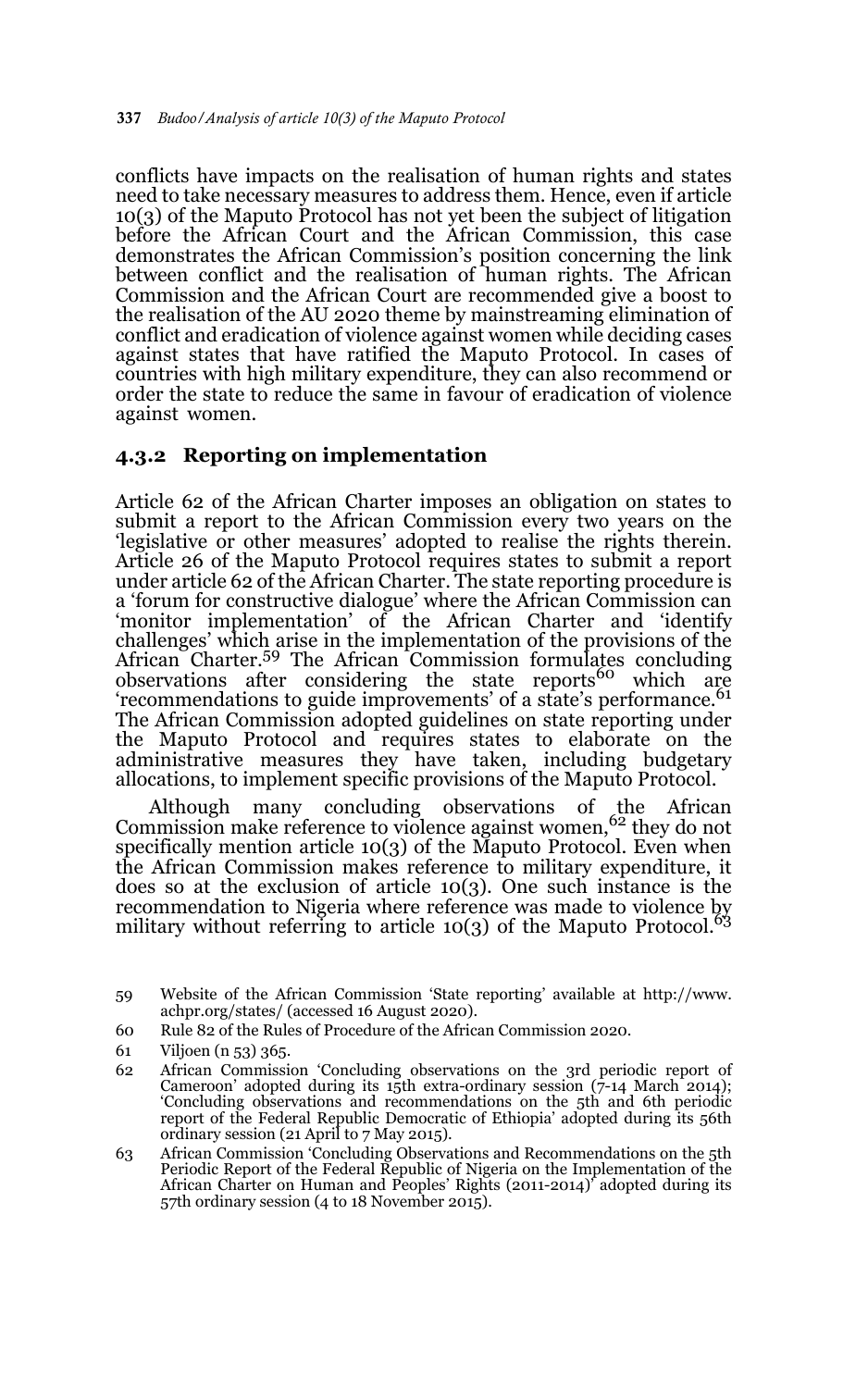Similarly, states do not generally report on article 10(3) of the Maputo Protocol. As it is, they face challenges in presenting reports under the state reporting guidelines.

The African Commission can use the state reporting procedure to raise more awareness about the AU 2020 theme of silencing the guns and to eradicate violence against in its concluding observations. The Special Rapporteur on the Rights of Women in Africa (SRRWA), who is the focal point for women's human rights in Africa, has to ensure that the concluding observations include the reduction of military expenditure in favour of social development and the promotion of women. The African Commission must also do regular follow-ups of the concluding observations to ensure that states implement the recommendations concerning eradicating conflict and gender-based violence.

State parties also have the responsibility to ensure that they provide information on the implementation of article 10(3) of the Maputo Protocol in the state reporting procedure. The report presented by states need to have information about several aspects of implementation. In the first instance, states that have not yet ratified the Maputo Protocol are urged to ratify the same to ensure that they provide women victims of violence access to remedies. Secondly, the state report needs to elaborate on plans of actions, if any, that the state has adopted to engage in strategies to implement the AU 2020 theme at the local level. Third, conscious of their legal obligations, states have to report on the legislative and other measures, including budgetary to ensure that they give effect to the provisions of the Maputo Protocol, more particularly article 10(3) with the objective of eradicating violence against women by silencing the guns. This includes strengthening efforts to fight terrorism or insurgencies and engaging with leaders of rebel groups to understand their needs and come to a compromise to ensure that conflicts come to an end. Fourth, countries need to have a report on budgetary allocation to implement article 10(3) of the Maputo Protocol. This implies that the state needs to adopt a transparent budgeting process that indicates their allocation to military, even if such amount is only a gross one. Despite the fact that countries such as the Central African Republic, the Democratic Republic of Congo and Somalia now have disaggregated verified military expenditure in their budget,64 many African countries still provide little to no information about military expenditure that is available to the public. This might be due to national security since a state would not want its enemies to know the exact amount it is spending on arms to fight against them. $65$ African states further treat military expenditure as a secret because Affican states further their citizens to know the huge amount of money they<br>they do not want their citizens to know the huge amount in the country of are spending on military when poverty is rampant in the country. However, to ensure transparency in the manner in which they are

<sup>64</sup> Tian and others (n 41).

<sup>65</sup> W Omitoogun 'Military expenditure and conflict in Africa' (2001) unpaged available at http://citeseerx.ist.psu.edu/viewdoc/download?doi=10.1.1.1078.103 4&rep=rep1&type=pdf (accessed 19 August 2020).

<sup>66</sup> As above.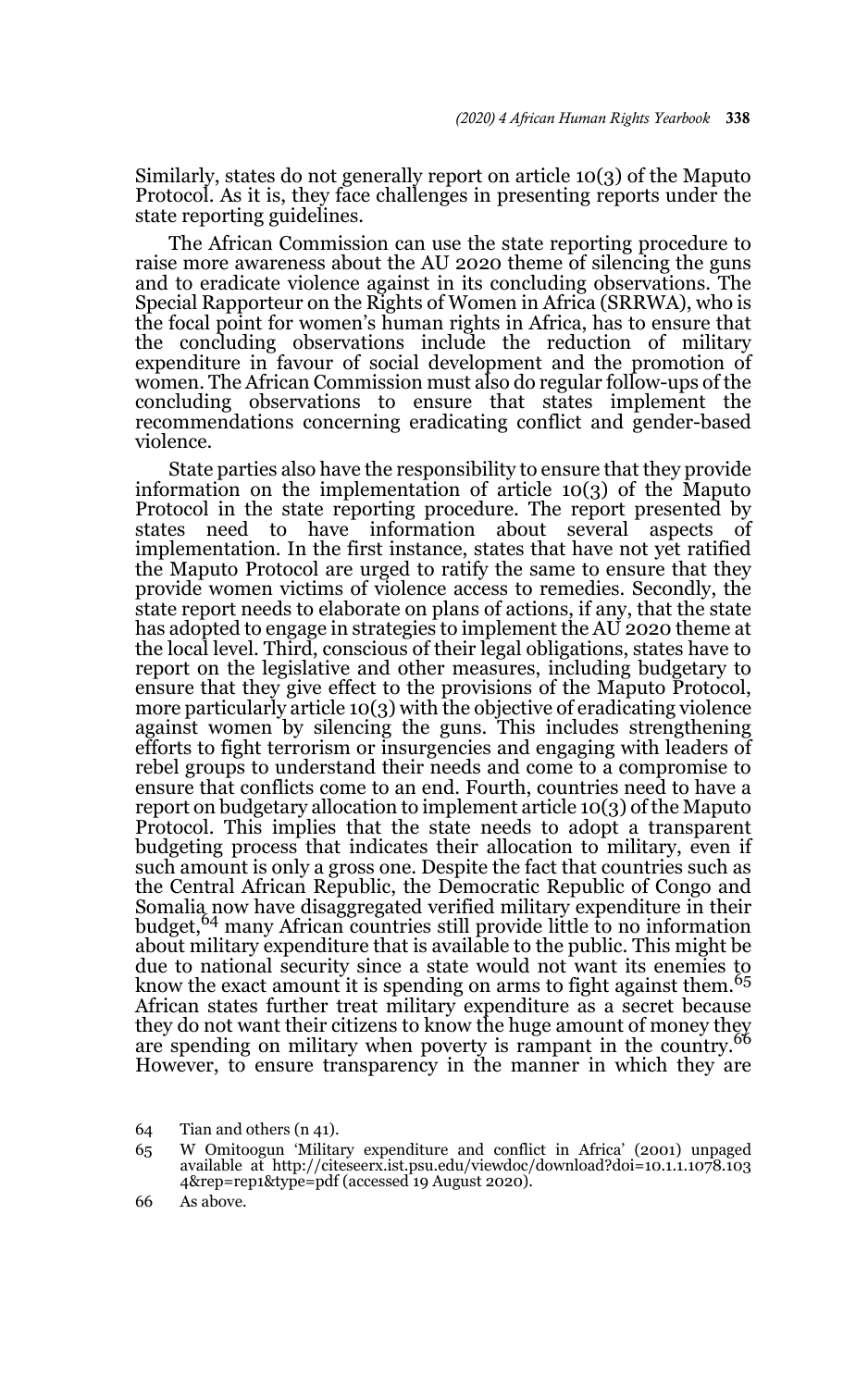spending the tax collected from the population, African states need to indicate their military expenditure, even if it is a gross amount.

To assist the African Commission in monitoring the implementation of the Maputo Protocol, African states therefore need to, in the first instance, ensure a timely submission of their state reports under the Maputo Protocol. In the second instance, they need to provide comprehensive data on the implementation of article 10(3) of the Maputo Protocol.

In addition to state parties, civil society organisations (CSOs) have an important role in the state reporting process. In the first instance, CSOs that are within a country that has not yet ratified the Maputo Protocol can lobby for the ratification of the document with their government. This ratification will allow the African Commission, during the state reporting procedure, to question the state about the implementation of article 10(3) of the Maputo Protocol. Further, CSOs can engage in sensitisation campaigns with their governments to implement the provisions of the Maputo Protocol with the view of making Africa conflict free so that women are not exposed to conflict related violence. CSOs can also train government officials on the state reporting procedure and focus on measures to eliminate violence against women during conflicts.

CSOs can further submit shadow reports to the African Commission<sup>67</sup> on the implementation of article 10(3) of the Maputo Protocol.<sup>68</sup> Such shadow reports can assess the budget of a country from a gender lens to analyse whether they are allocating sufficient financial resources to the eradication of violence against women, including in conflict situations. Although many shadow reports mention the protection of women from violence, especially during conflicts,<sup>69</sup> they do not make specific reference to article 10(3) of the Maputo Protocol. Hence, CSOs need to engage more with article 10(3) of the Maputo Protocol to ensure a conflict-free Africa where women are not subjected to violence.

#### **4.3.3 Investigations, studies and research**

Article 45(1)(a) of the African Charter provides that the African Commission has the following function:

<sup>67</sup> Rule 74(2) of the 2020 Rules of Procedure of the African Commission.

<sup>68</sup> See Draft Guidelines on Shadow Reporting under the African Charter on Human and Peoples' Rights and the Protocol to the African Charter on Human and Peoples' Rights on the Rights of Women in Africa (October 2019) available at https://www.chr.up.ac.za/images/centrenews/2020/centre\_webinars/Finalized \_guidelines\_2019.pdf (accessed 10 November 2020).

<sup>69</sup> See for example, Human Rights Watch 'Shadow report to the African Commission<br>on Human and Peoples' Rights in response to the 6<sup>th</sup> periodic report of Cameroon' (2020); National Human Rights Commission of Côte d'Ivoire 'Rapport alternatif sur la situation des droits de l'homme en Côte d'Ivoire' (2016); Zimbabwe Civic Organisations' shadow report to the African Commission (2019); Amnesty International 'Nigeria: Shadow report to the African Commission on Human and Peoples' Rights (2018); and Amnesty International 'Angola: Submission to the African Commission on Human and Peoples' Rights (2012).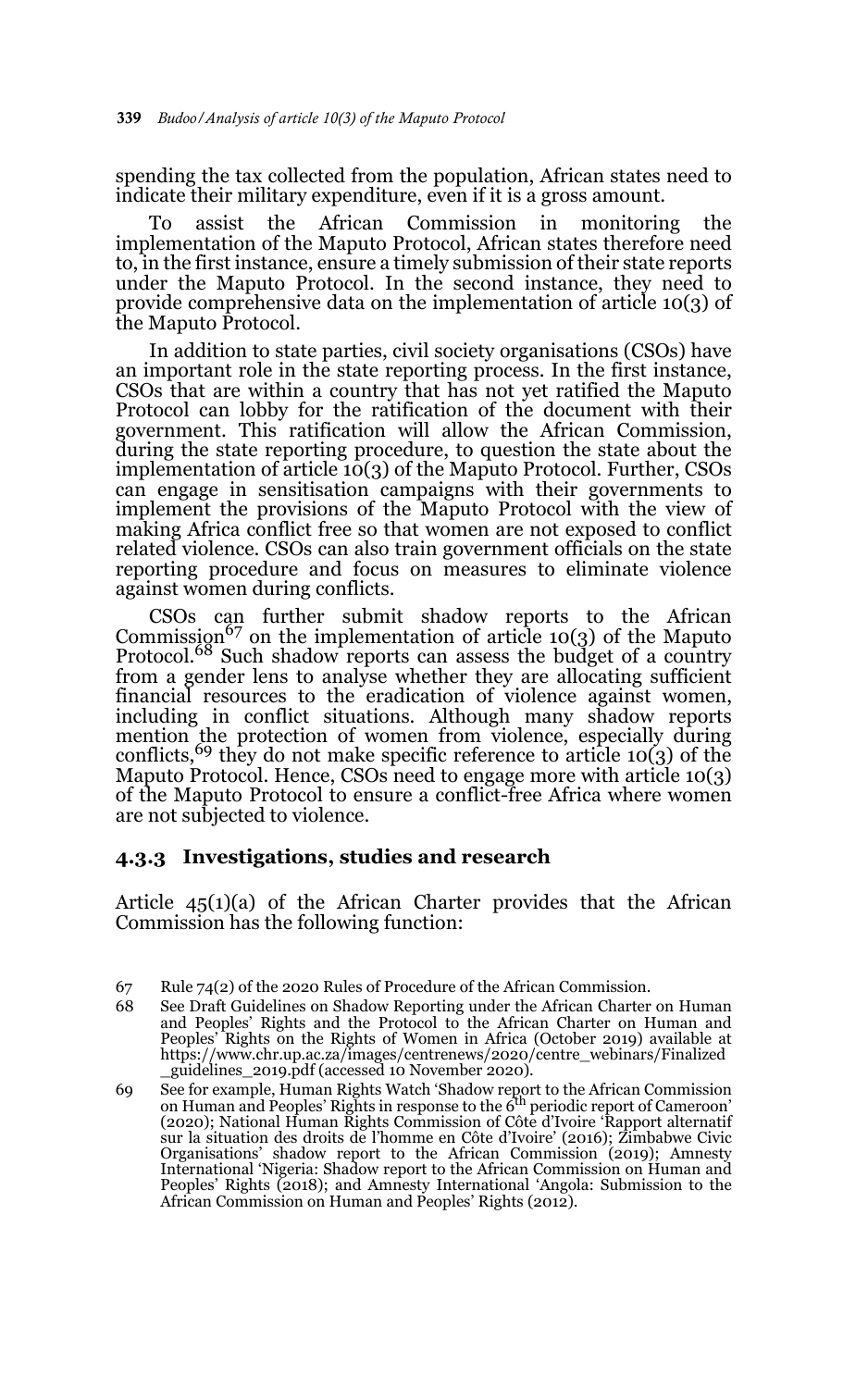To collect documents, undertake studies and researches on African problems in the field of human and peoples' rights, organize seminars, symposia and conferences, disseminate information, encourage national and local institutions concerned with human and peoples' rights, and should the case arise, give its views or make recommendations to Governments.

As such, the African Commission has to undertake studies and research in the area of human rights. This article can be applied for studies and research on women's rights. However, till now, there has been no research on the implementation of article 10(3) of the Maputo Protocol. The African Commission can therefore act under this article to undertake studies and research in relation to violence against women during conflicts. These studies and research will be based on the articles of the Maputo Protocol which provide for the protection of women from violence during conflicts.

#### **4.3.4 Resolutions, general comments and guidelines**

Article 45(1)(b) of the African Charter mandates the African Commission to 'formulate and lay down, principles and rules aimed at solving legal problems relating to human and peoples' rights and fundamental freedoms upon which African Governments may base their legislations'. The African Commission has executed this mandate by adopting guidelines, resolutions and general comments on different human rights issues, including women's human rights. Nevertheless, none of them make reference to article 10(3) of the Maputo Protocol as a means to eradicate violence against women. The closest document to article 10(3) of the Maputo Protocol is Resolution 283 adopted in 2014, which focuses on the situation on women and children in armed conflict. Despite focusing on violence against women during conflict, the Resolution omits reference to article 10(3) of the Maputo Protocol. Hence, the African Commission still needs to expressly include article 10(3) while adopting documents.

In the first instance, it is recommended that the African Commission make reference to the entrenched vulnerabilities of women during conflicts in resolutions concerning women's rights. Secondly, the African Commission can adopt a resolution on the use of the Maputo Protocol, specifically article  $10(3)$  as a means to realise the AU 2020 theme to silence the guns with the objective of eradicating violence against women.

Thirdly, the African Commission can adopt general comments under the articles of Maputo Protocol that concern eradication of gender-based violence during conflicts, and resolving conflicts to expand upon the nature and scope of these articles. This will assist African states in understanding their obligations under those articles. This general comment can elaborate on the specific steps that states are required to take to ensure that they eradicate conflict and gender-based violence in line with the AU 2020 theme.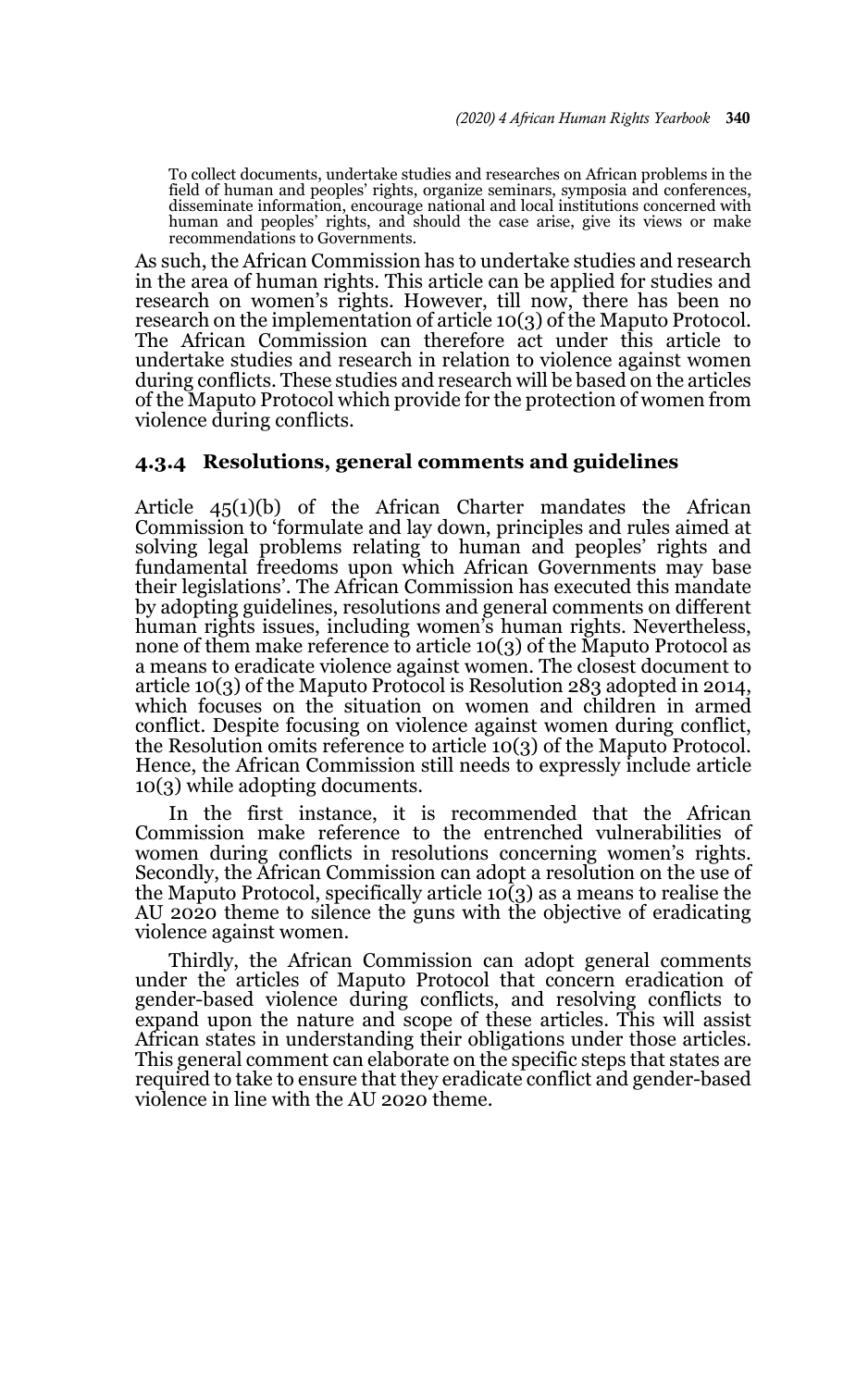### **4.3.5 The Special Rapporteur on the Rights of Women in Africa**

The African Commission established the special mechanism of the SRRWA in 1999 to ensure that women's rights receive sufficient attention while it is exercising its functions under article 45(1)(a) of the<br>African Charter.<sup>70</sup> The SRRWA has to 'assist African governments in the development and implementation of their policies of promotion and protection of the rights of women in Africa, particularly in line with the domestication' of the Maputo Protocol and 'the general harmonization of national legislation to the rights guaranteed' therein.71 The SRRWA must further 'undertake promotional and fact finding missions' in African countries<sup>72</sup> to 'disseminate' the provisions of the Maputo Protocol and to 'investigate on the situation of women's rights'.73 The SRRWA has, through the platform on EDVAW, expressed the importance of eradicating gender-based violence as part of the AU 2020 theme. However, this is not enough. The SRRWA must ensure that she mainstreams the exposure of women to violence during conflicts in implementing its mandates. While doing so, she needs to lay emphasis on article 10(3) of the Maputo Protocol as the legal basis.

## **5 CONCLUSION**

In a nutshell, the AU 2020 theme of silencing the guns with the objectives of, among others, eradicating violence against women, does not mention the Maputo Protocol as a legal foundation. Till now, the progress to implement the theme has been minimal. In the context of eradicating violence against women by silencing the guns, the Maputo Protocol provides the legal basis for, firstly, the protection of women from violence and, secondly, the elimination of conflicts that expose women to exacerbated violence. Article 10(3) of the Maputo Protocol goes a step further and requires states to take 'necessary steps' to reduce military expenditure. These 'necessary steps' can either be in the form of reducing existing military expenditure, and investing in social development and the promotion of women, or to take steps such as engaging in dialogue with leaders of the opposing sides of the conflict to ensure that conflicts are resolved, thus automatically ensuring that the state will no longer need to spend excessively on military expenditure to defend itself. Article  $10(3)$  thus is an avenue to hold states accountable in the event they have not engaged in strategies to

<sup>70</sup> African Commission 'Resolution on the Designation of the Special Rapporteur on the Rights of Women in Africa' ACHPR/res.38 (XXV) 99 (1999) para 4: 'Referring to the provisions of article 45(1)(a) of the African Charter on Human and Peoples' Rights'.

<sup>71</sup> Website of the African Commission available at http://www.achpr.org/ mechanisms/rights-of-women/about/ (accessed 19 August 2020).

<sup>72</sup> See the activity reports of the Special Rapporteur for information about the missions undertaken, available at http://www.achpr.org/mechanisms/rights-ofwomen/ (accessed 19 August 2020).

<sup>73</sup> As above.